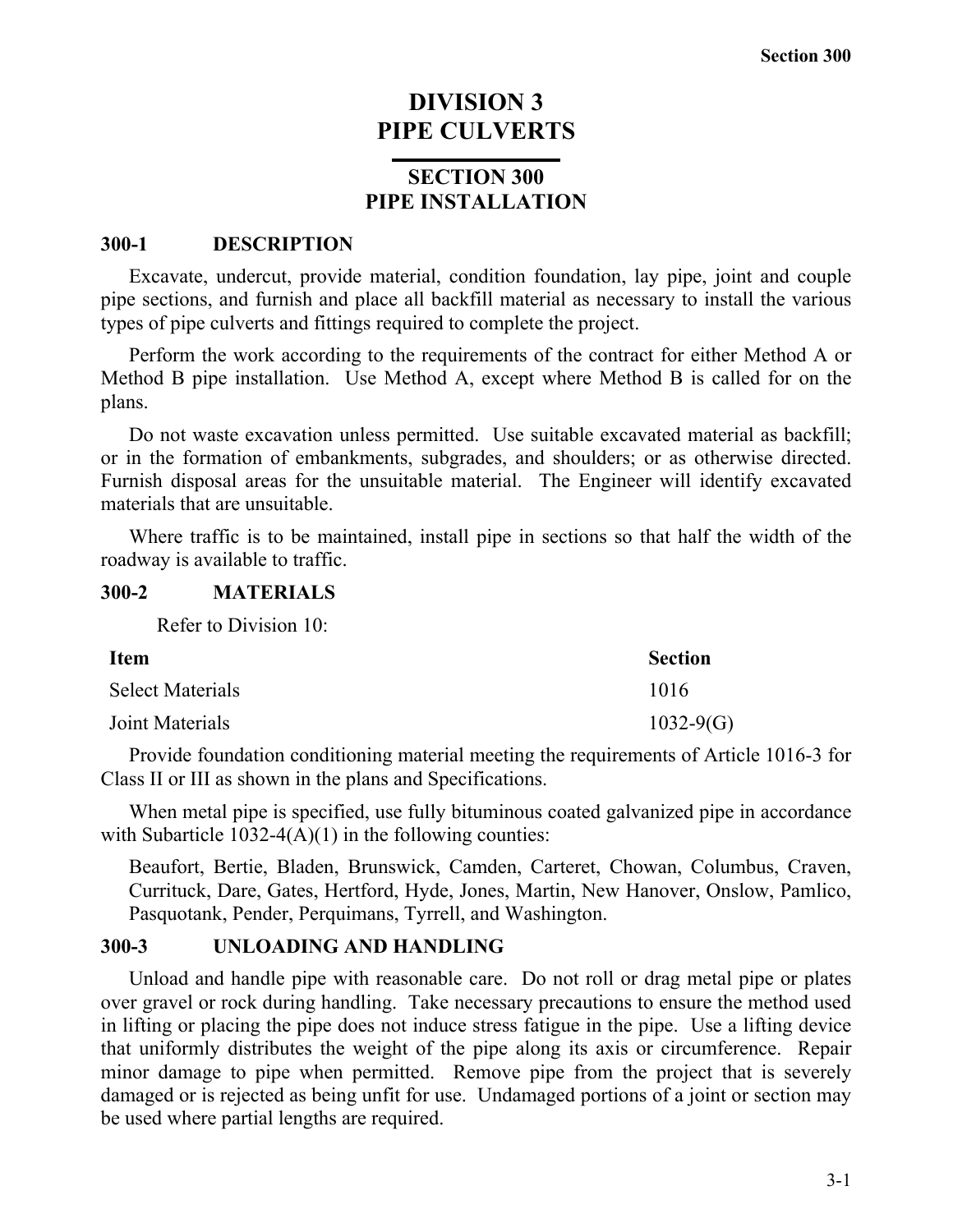#### **300-4 PREPARATION OF PIPE FOUNDATION**

Prepare the pipe foundation in accordance with the applicable method shown on the plans, true to line and grade, and uniformly firm.

Camber invert grade an amount sufficient to prevent the development of sag or back slope in the flow line. The Contractor shall determine the amount of camber required and submit to the Engineer for approval.

Loosely place foundation conditioning material, in a uniform layer, to conform with Method A or Method B pipe installation.

Excavate recesses to receive the bells where bell and spigot type pipe is used. Where material is found to be of poor supporting value or of rock and when the Engineer cannot make adjustment in the location of the pipe, undercut existing foundation material within the limits established on the plans. Backfill the undercut with either a suitable local material secured from unclassified excavation or borrow excavation at the nearest accessible location along the project, or foundation conditioning material as specified in the contract.

Maintain the pipe foundation in a dry condition.

#### **300-5 INVERT ELEVATIONS**

The proposed pipe culvert invert elevations shown on the Drainage Summary Sheets are based upon information available when the plans were prepared. If proposed invert elevations are adjusted during construction based upon actual conditions encountered, no claim for an extension of time for any reason resulting from this information will be allowed.

When a pipe culvert is to be installed in a trench and the average actual elevation of the pipe between drainage structures deviates from the average proposed elevation shown on the Drainage Summary Sheets by more than one foot a pay adjustment will be made as follows:

Pay Adjustment (per linear foot) =  $[(APE-AAE)\pm 1$  foot] (0.15 X CUP)

Where:  $CUP =$  Contract Unit Price of Pipe Culvert

$$
AAE = Average Actual Elevation
$$
 (Actual Intel elev. + Actual Outlet elev.)  
2  
APE = Average Plan Elevation (Plan Inlet elev. + Plan Outlet elev.)  
2

When the actual location of a pipe culvert is changed from the location shown on the plans, the Engineer will make a pay adjustment deemed warranted based upon the relation of the pipe culvert as shown on the plans to the finished roadway and the relation of the pipe culvert as constructed to the finished roadway.

The top elevation column on the drainage summary sheet indicates the flow elevation at the top of structures intended to collect surface water.

The top elevation column on drainage structures not intended to collect surface water indicates the elevation at the top of the cover.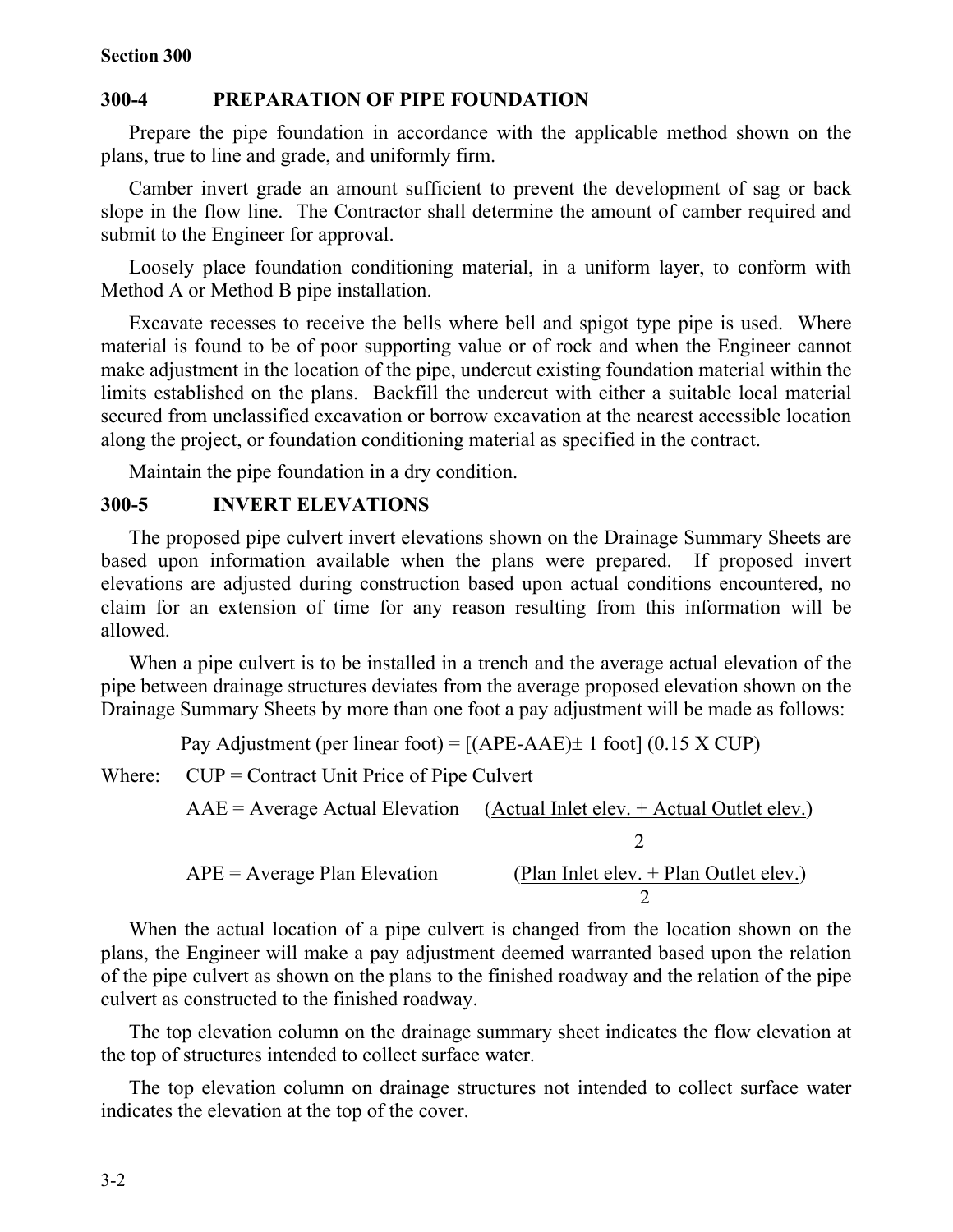### **300-6 LAYING PIPE**

## **(A) Rigid Pipe**

Lay pipe on prepared foundation, bell or groove end upgrade with the spigot or tongue fully inserted to make a watertight joint. Check each joint for alignment and grade as the work proceeds.

Use flexible plastic joint material except when material of another type is specified in the plans or special provisions. Joint material of another type may be used when permitted.

## **(B) Flexible Pipe (Except Structural Plate Pipe)**

Place flexible pipe carefully on the prepared foundation starting at the downstream end with the inside circumferential laps pointing downstream and with the longitudinal laps at the side or quarter points.

Handle bituminous coated pipe and paved invert pipe with special care to avoid damage to coatings. Install paved invert pipe with the paved invert centered on the bottom.

Join pipe sections with coupling band, fully bolted and properly sealed with joints made watertight. Provide coupling bands for annular and helical corrugated metal pipe with circumferential and longitudinal strength sufficient to preserve the alignment, prevent separation of the sections, and prevent backfill infiltration. Match-mark all pipe 60 inches or larger in diameter at the plant for proper installation on the project.

At locations indicated in the plans, corrugated steel pipe sections shall be jointed together with rod and lug coupling bands, fully bolted. Sleeve gaskets shall be used in conjunction with rod and lug couplings and the joints properly sealed and made watertight. Coupling bands shall provide circumferential and longitudinal strength sufficient to preserve the alignment, prevent separation of the sections and prevent infiltration of backfill material.

### **300-7 BACKFILLING**

Place fill around the pipe in accordance with the applicable method shown on the plans in layers not to exceed 6 inches loose unless otherwise permitted. Compact to the density required by Subarticle 235-4(C). Approval of the backfill material is required prior to its use. Use select material when called for in the contract.

Take care during backfill and compaction operations to maintain alignment and prevent damage to the joints. Keep backfill free from stones, frozen lumps, chunks of highly plastic clay, or other objectionable material.

Grade and maintain all pipe backfill areas in such a condition that erosion or saturation will not damage the pipe foundation or backfill.

Do not operate heavy equipment over any pipe until it has been properly backfilled with a minimum 3 feet of cover, or the same depth above the top of loose material over pipe for Type-B pipe installation. Place, maintain, and finally remove the required cover that is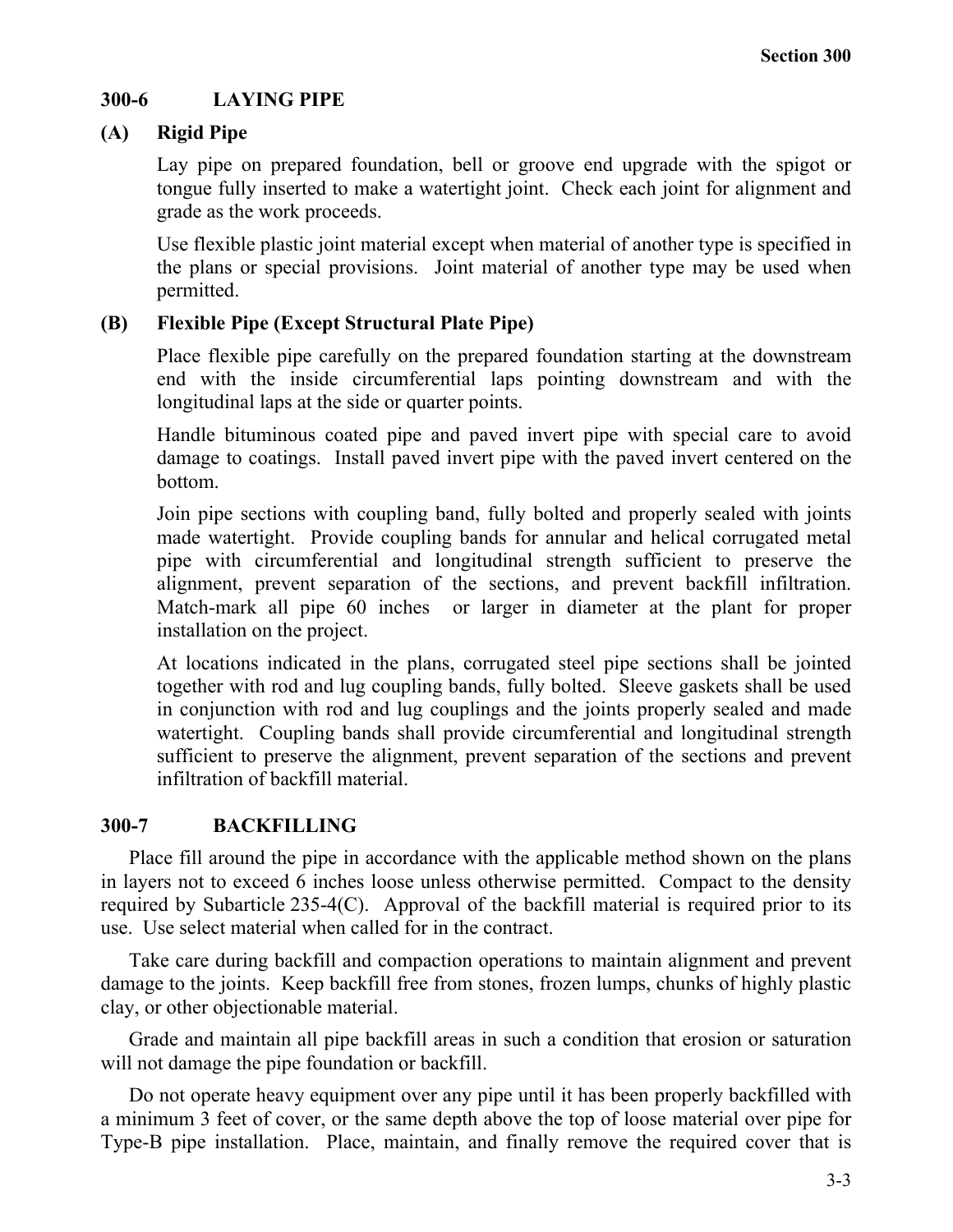above the proposed finished grade at no cost to the Department. Remove and replace, at no cost to the Department, pipe that becomes misaligned, shows excessive settlement, or has been otherwise damaged by the Contractor's operations.

### **300-8 MAINTENANCE**

Maintain all pipe installations in a condition such that they will function continuously from the time the pipe is installed until the project is accepted.

## **300-9 MEASUREMENT AND PAYMENT**

### **General**

No measurement will be made of any work covered by this section except for the work of undercut excavation, foundation conditioning and providing select material that is not local material. Removal and disposal of existing pavement is a part of the excavation for the new pipe culvert installation. Repair of the pavement will be made in accordance with Section 654.

## **Foundation Conditioning**

## **Using Local Material**

Undercut excavation is all excavation removed by undercutting below the bottom of the trench as staked. *Undercut Excavation* will be measured as the actual number of cubic yards of undercut excavation, measured in its original position and computed by the average end area method, that has been removed as called for in the contract and will be paid for at double the contract unit price for *Unclassified Excavation* as provided in Article 225-7.

Local material used for conditioning the foundation will be measured and paid for as provided in Article 225-7 for *Unclassified Excavation* or in Article 230-5 for *Borrow Excavation* depending on the source of the material.

Local material used to replace pipe undercut excavation will be measured and paid for in accordance with Article 225-7 or Article 230-5.

## **Using Other Than Local Material**

No measurement and payment will be made for *Undercut Excavation*. The material used to replace pipe undercut excavation will be classified as foundation conditioning material. *Foundation Conditioning Material, Minor Structures* will be measured and paid for as the actual number of tons of this material weighed in trucks on certified platform scales or other certified weighing devices.

No direct payment will be paid for undercut excavation. Payment at the contract unit price for *Foundation Conditioning Material, Minor Structures* will be full compensation for all work of pipe undercut excavation.

### **Select Material**

Select material is classified as material meeting the requirements of Section 1016, other than local material or borrow material. *Select material* will be measured and paid for as the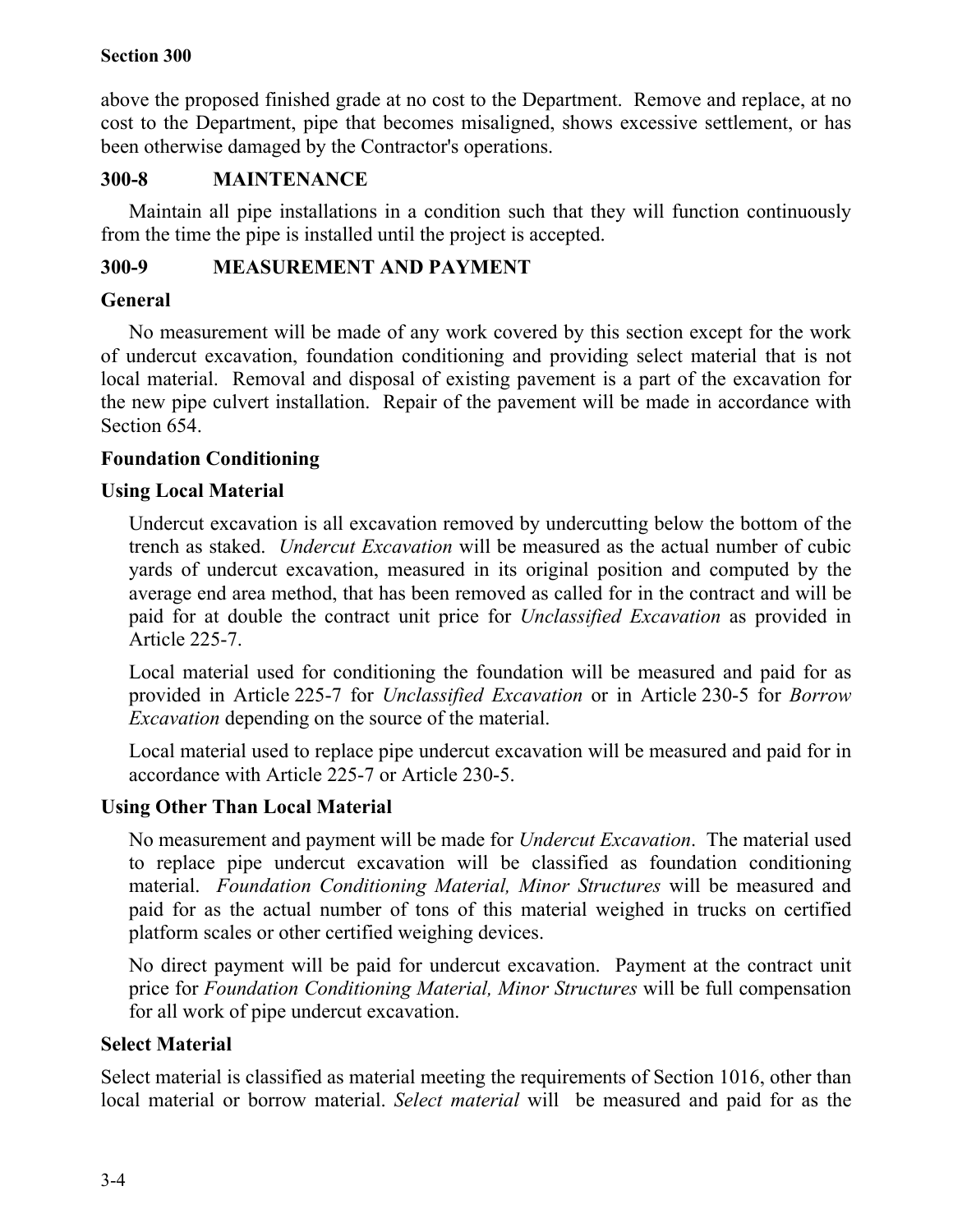actual number of tons of this material weighed in trucks on certified platform scales or other certified weighing devices, that has been used for backfilling above the foundation.

Where local material or borrow material meeting the requirements for select material as specified in Section 1016 is used for backfilling above the foundation, this material will be measured and paid for as provided in Article 225-7 or Article 230-5.

Where other than local material is used for backfilling above the foundation, the quantity of select material, will be measured and paid for at the contract unit price per ton for *Select Material, Class* , or where there is no unit price in the contract applicable to the class of select material involved, the select material will be paid for as extra work in accordance with Article 104-7.

Payment at the contract prices for the various items covered by Sections 310, 320, 330, 340 and 350 will be full compensation for all work covered by this section except for foundation conditioning, and select material.

Payment will be made under:

| Pay Item                                                  | Pay Unit |
|-----------------------------------------------------------|----------|
| <b>Foundation Conditioning Material, Minor Structures</b> | Ton      |
| Select Material, Class                                    | Ton      |

## **SECTION 310 PIPE CULVERTS**

#### **310-1 DESCRIPTION**

Furnish and install concrete pipe, corrugated aluminum alloy pipe, corrugated steel pipe and pipe arch, bituminous coated corrugated steel pipe, concrete lined corrugated steel pipe, bituminous coated corrugated steel pipe arch, vitrified clay pipe and sections of the class, type, and size called for in the contract. The work includes construction of joints and connections to other pipes, endwalls, and drainage structures.

#### **310-2 MATERIALS**

Refer to Division 10:

#### **Item** Section

| Plain Concrete Pipe Culvert                    | $1032 - 9(B)$ |
|------------------------------------------------|---------------|
| Reinforced Concrete Pipe Culvert               | $1032-9(C)$   |
| <b>Precast Concrete Pipe End Sections</b>      | $1032-9(D)$   |
| Concrete Pipe Tees and Elbows                  | $1032-9(E)$   |
| Corrugated Aluminum Alloy Pipe Culvert         | $1032 - 2(A)$ |
| Corrugated Aluminum Alloy Pipe Tees and Elbows | $1032 - 2(B)$ |
| Corrugated Steel Culvert Pipe and Pipe Arch    | $1032 - 3(A)$ |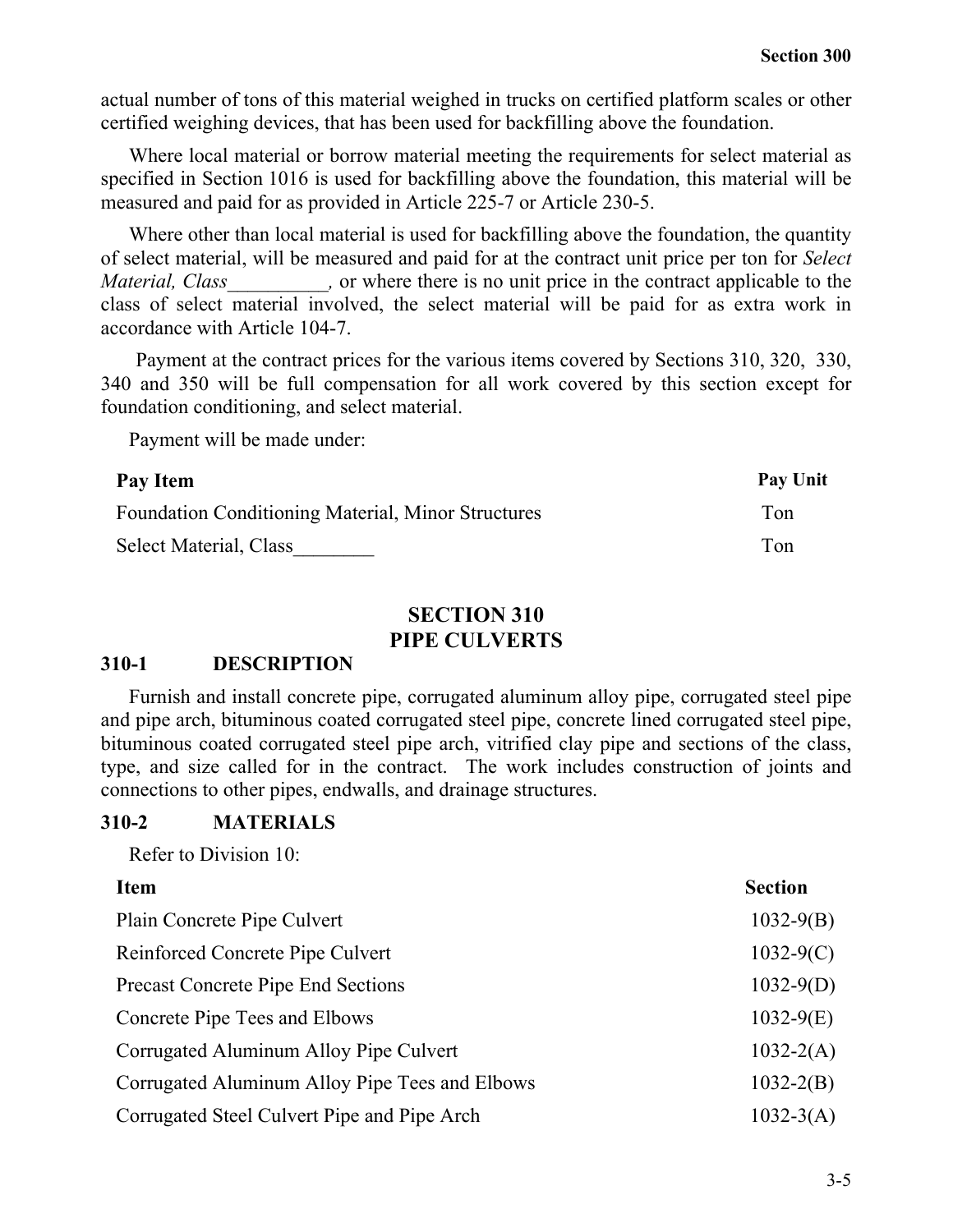| Prefabricated Corrugated Steel Pipe End Sections                   | $1032 - 3(B)$ |
|--------------------------------------------------------------------|---------------|
| Corrugated Steel Pipe Tees and Elbows                              | $1032-3(C)$   |
| <b>Corrugated Steel Eccentric Reducers</b>                         | $1032-3(D)$   |
| <b>HDPE</b> Smooth Lined Corrugated plastic Pipe                   | 1044-7        |
| Bituminous Coated Corrugated Steel Pipe Culvert                    | $1032-4(A)$   |
| Prefabricated Bituminous Coated Corrugated Steel Pipe End Sections | $1032-4(B)$   |
| Bituminous Coated Corrugated Steel Pipe Tees and Elbows            | $1032-4(C)$   |
| Bituminous Coated Corrugated Steel Eccentric Reducers              | $1032-4(D)$   |
| Concrete Lined Corrugated Steel Culvert Pipe                       | $1032-4(F)$   |
| Concrete Lined Corrugated Steel Pipe Tees and Elbows               | $1032-4(F)$   |
| Vitrified Clay Culvert Pipe                                        | 1032-7        |

Suppliers that provide metal pipe culverts, fittings, and all other accessories covered by this section shall meet the requirements of the Department's Brand Certification program for metal pipe culverts , and be listed on the Department's pre-approved list for suppliers of metal pipe culvert.

Do not use plain galvanized or aluminized corrugated steel pipe in the following counties:

Beaufort, Bertie, Bladen, Brunswick, Camden, Carteret, Chowan, Columbus, Craven, Currituck, Dare, Gates, Hertford, Hyde, Jones, Martin, New Hanover, Onslow, Pamlico, Pasquotank, Pender, Perquimans, Tyrell, and Washington.

### **310-3 PIPE INSTALLATION**

Install pipe, pipe tees, and elbows according to Section 300.

### **310-4 SIDE DRAIN PIPE**

Install concrete, corrugated steel, or HDPE smooth lined corrugated plastic side drain pipe in accordance to Section 300.

When using HDPE smooth lined corrugated plastic side drain pipe, provide a minimum earth cover of 12 inches when placing under asphalt or concrete and a minimum earth cover of 18 inches when placing under soil.

### **310-5 PIPE END SECTIONS**

Choose which material to use for the required end sections. Both corrugated steel and concrete pipe end sections will work on concrete pipe, corrugated steel pipe, and HDPE smooth lined corrugated plastic pipe.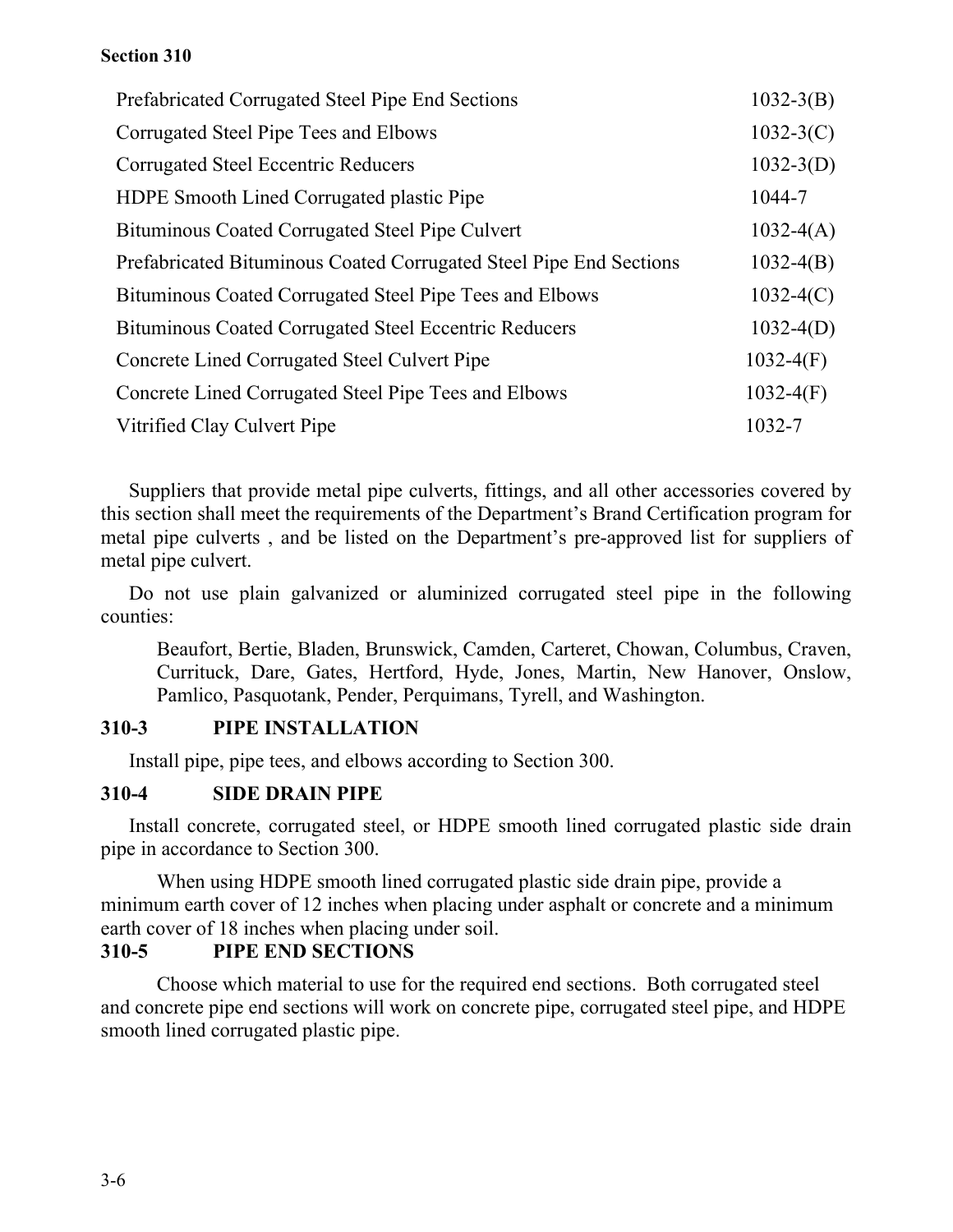#### **310-6 MEASUREMENT AND PAYMENT**

Pipe will be measured and paid for as the actual number of linear feet of pipe that has been incorporated into the completed and accepted work.

Measurement of pipe will be made by counting the number of joints used and multiplying by the length of the joint to obtain the number of linear feet of pipe installed and accepted. Measurements of partial joints are made along the longest length of the partial joint to the nearest 0.1 of a foot. *Pipe end sections, tees, elbows, and eccentric reducers* will be measured and paid for as the actual number of each of these items that have been incorporated into the completed and accepted work.

Payment will be made under:

| Pay Item                                                                           | Pay Unit    |
|------------------------------------------------------------------------------------|-------------|
| " R.C. Pipe Culverts, Class                                                        | Linear Feet |
| $\frac{1}{2}$ x $\frac{1}{2}$ x $\frac{1}{2}$ R.C. Pipe Tees, Class                | Each        |
| " R.C. Pipe Elbows, Class                                                          | Each        |
| " C.A.A. Pipe Culvert, "Thick                                                      | Linear Feet |
| "x "x "C.A.A. Pipe Tees, "Thick"                                                   | Each        |
| $\frac{1}{2}$ C.A.A. Pipe Elbows, $\frac{1}{2}$ Thick                              | Each        |
| " C.S. Pipe Culverts, "Thick                                                       | Linear Feet |
| $\frac{1}{2}$ x $\frac{1}{2}$ C.S. Pipe Arch Culverts, $\frac{1}{2}$ Thick         | Linear Feet |
| $x''$ x $''$ C.S. Pipe Tees, $''$ Thick                                            | Each        |
| " C.S. Pipe Elbows, "Thick"                                                        | Each        |
| "x " C.S. Eccentric Reducers, "Thick                                               | Each        |
| __" Bituminous Coated C.S. Pipe Culverts, Type ___, __" Thick, Type ___,<br>"Thick | Linear Feet |
| __" Bituminous Coated C.S. Pipe Culverts, Type _____, __" Thick, Elongated         | Linear Foot |
| " x " Bituminous Coated C.S. Pipe Arch Culverts, Type _____, _"<br>Thick           | Linear Foot |
| _" x _" x _" Bituminous Coated C.S. Pipe Tees, Type _____, __" Thick               | Each        |
| Bituminous Coated C.S. Pipe Elbows, Type _____, ____" Thick                        | Each        |
| " x " Bituminous Coated C.S. Eccentric Reducers, Type _____, " Thick               | Each        |
| " Side Drain Pipe                                                                  | Linear Foot |
| " Pipe End Section                                                                 | Each        |
| " Concrete Lined C. S. Pipe Culverts, "Thick Steel"                                | Linear Foot |
| " x " x " Concrete Lined C. S. Pipe Tees, " Thick Steel                            | Each        |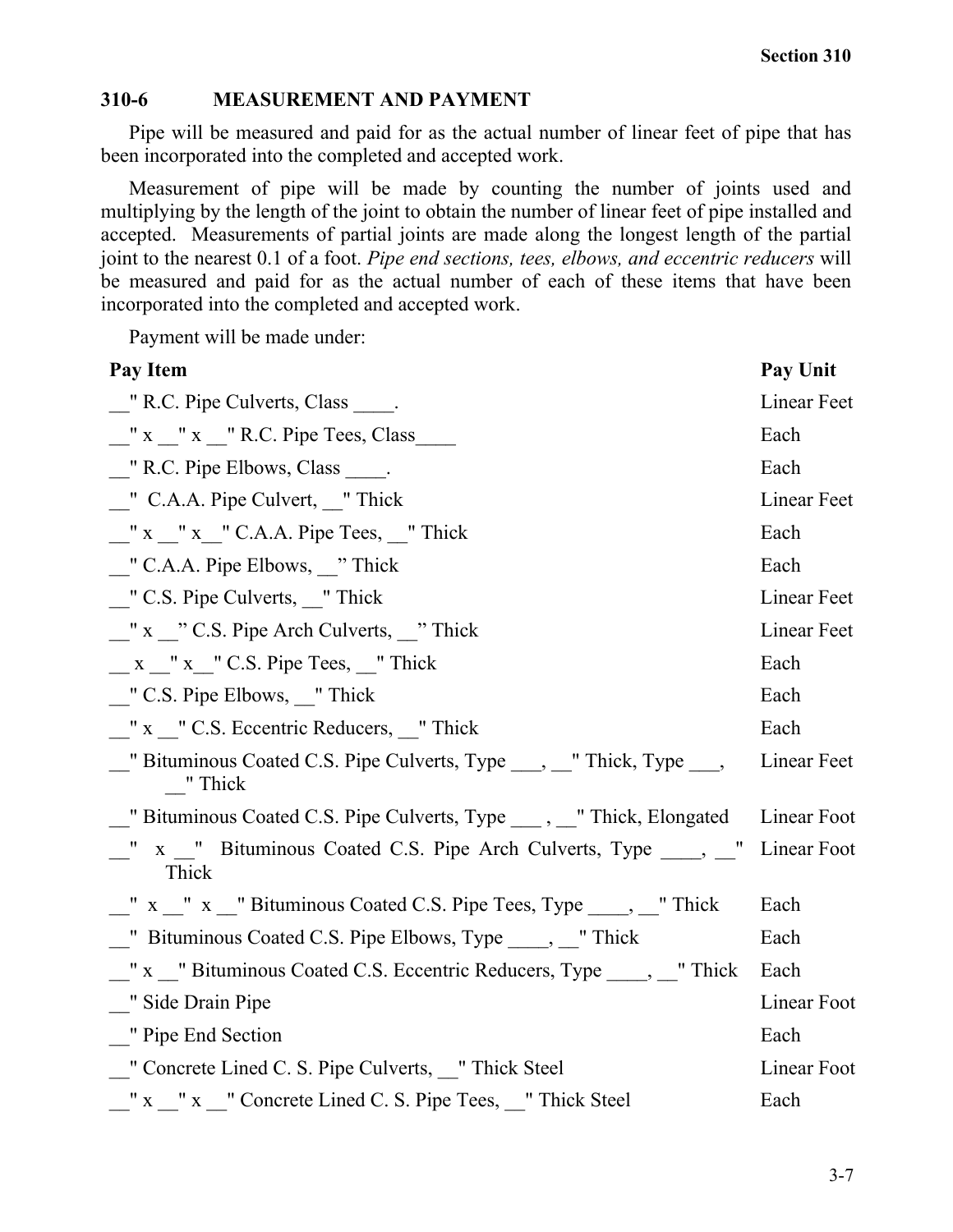" Concrete Lined C. S. Pipe Elbows, \_\_" Thick Steel Each Each

\_\_" Vitrified Clay Pipe Culverts Linear Foot

### **SECTION 320 CORRUGATED STEEL and ALUMINUM ALLOY STRUCTURAL PLATE PIPE AND PIPE ARCH**

#### **320-1 DESCRIPTION**

Furnish and install corrugated steel and corrugated aluminum alloy structural plate pipe and pipe arch of the size and gage called for on the plans at locations indicated in the contract. The work includes the construction of joints and connections to other pipes, endwalls, and other drainage structures.

#### **320-2 MATERIALS**

Refer to Division 10:

| <b>Item</b>                                                   | <b>Section</b> |
|---------------------------------------------------------------|----------------|
| Corrugated Structural Plate Pipe and Pipe Arch                | 1032-5         |
| Corrugated Aluminum Alloy Structural Plate Pipe and Pipe Arch | 1032-6         |

Suppliers that provide metal pipe culverts, fittings, and all other accessories covered by this section shall meet the requirements of the Department's Brand Certification program for metal pipe culverts, and be listed on the Department's pre-approved list for suppliers of metal pipe culvert.

Provide for review, design and detail drawings for all structural plate elbows, wyes, and tees. All designs and details shall meet the requirements of AASHTO Section 12 and be sealed by a North Carolina Licensed Professional Engineer. Provide seven copies of the plans and one copy of the design calculations to the Engineer for review and acceptance prior to beginning fabrication. Include the cost of any required reinforcement (stiffeners, miscellaneous fabricated steel, heavier gage plates, etc.) in the unit bid prices for the items involved.

Provide elbows, wyes, and tees of at least the same gauge as the connecting pipe culvert.

### **320-3 CONSTRUCTION METHODS**

### **(A) Excavation, Foundation Preparation, and Backfilling**

Install the pipe and pipe arch in accordance with Section 300 except place a minimum of 6 inch thickness of foundation conditioning material in accordance with the details shown in the plans.

#### **(B) Erection**

Erect in accordance with the manufacturer's assembly diagrams and instruction sheets. All erection procedures and methods shall meet industry standards. Handle structural plate with reasonable care. Do not drag or skid plate. The plate or the

3-8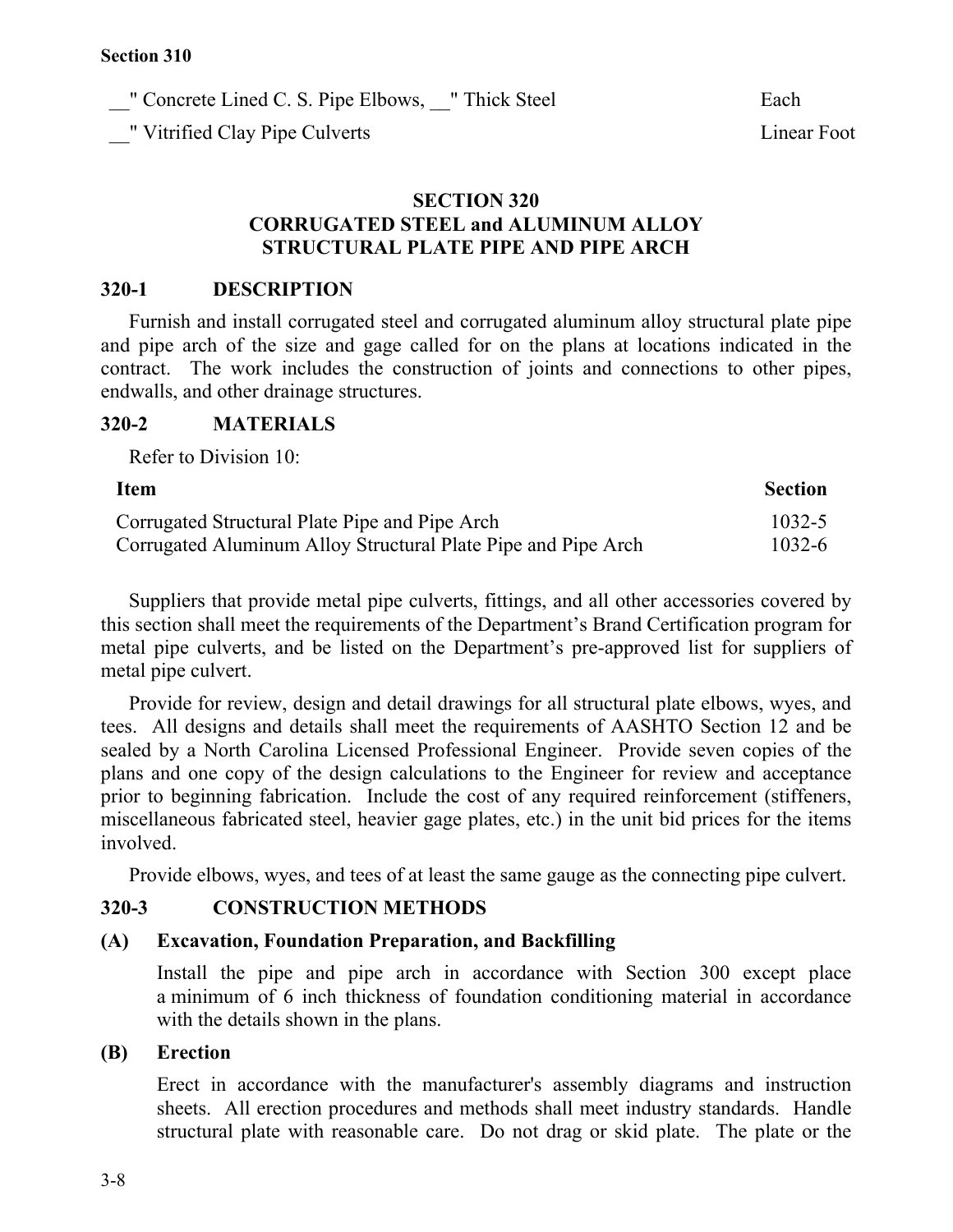assembled pipe or pipe arch will be rejected, if the spelter coating is broken beyond repair prior to acceptance.

Assemble the entire pipe culvert completely before placing any backfill. Erect elongated pipe with the long diameter in a vertical position. Maintain correct position of pipe during assembly, correct for spiraling.

Install all bolts in accordance with the procedures specified by the manufacturer before backfill is placed. Tighten all nuts to a minimum of 100 foot-pounds and a maximum of 200 foot-pounds of torque. Check nut tightness with a properly calibrated torque wrench before, during, and after placing backfill.

Camber the invert grade by an amount sufficient to prevent the development of sag or back slope in the flow line after the backfill is placed. The Contractor shall determine the amount of camber required and submit to the Engineer for approval.

### **(C) Workmanship**

Provide quality workmanship when installing the pipe and pipe arch. Evidence of poor or inadequate workmanship includes but is not limited to the following:

- (1) Uneven laps.
- (2) Improper shaping.
- (3) Variation from a straight center line.
- (4) Ragged edges.
- (5) Loose, unevenly lined or spaced bolts.
- (6) Illegible identification stamp on any plate.
- (7) Bruised, scaled or broken spelter coating.
- (8) Dents or bends in the metal itself.

Poor or inadequate workmanship may constitute sufficient cause for rejection of the completed or partially completed work, or of any materials proposed for use in the work.

### **(D) Elbows, Wyes, and Tees**

Shop fabricate all structural plate elbows, wyes, and tees with the angle between the branch and main line of the lateral as noted on the plans. Provide joint connections in accordance with the manufacturer's instructions.

### **320-4 MEASUREMENTAND PAYMENT**

*Corrugated Steel Structural Plate Pipe or Pipe Arch* will be measured and paid for as the actual number of linear feet of pipe or pipe arch, measured along the flow line of the pipe or pipe arch, not including elbows, wyes, and tees, to the nearest foot, that has been completed and accepted.

*Corrugated Steel or Corrugated Aluminum Alloy Structural Steel Plate Elbows, Wyes, and Tees* will be measured and paid for as the actual number of these items that have been incorporated into the completed and accepted work.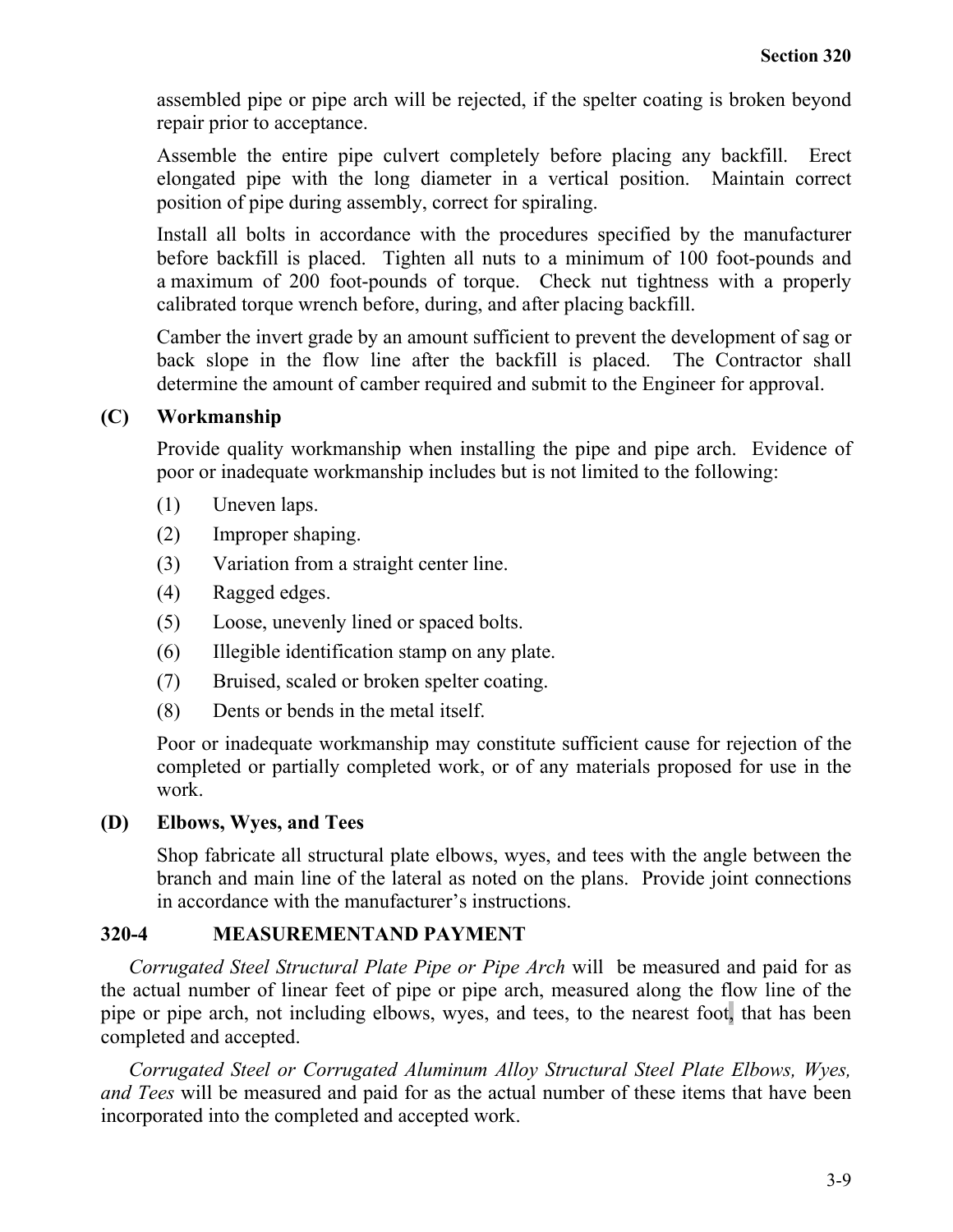Payment will be made under:

| Pay Item                                                                                                                                                                                                                                                                                                                                                                                                                                                                                                                                                                                                                                                                                   | <b>Pay Unit</b>                                   |
|--------------------------------------------------------------------------------------------------------------------------------------------------------------------------------------------------------------------------------------------------------------------------------------------------------------------------------------------------------------------------------------------------------------------------------------------------------------------------------------------------------------------------------------------------------------------------------------------------------------------------------------------------------------------------------------------|---------------------------------------------------|
| " C.S. Structural Plate Pipe, ____Gauge                                                                                                                                                                                                                                                                                                                                                                                                                                                                                                                                                                                                                                                    | Linear Foot                                       |
| _" C.S. Structural Plate Pipe, ____ Gauge, Elongated                                                                                                                                                                                                                                                                                                                                                                                                                                                                                                                                                                                                                                       | Linear Foot                                       |
| "x " C.S. Structural Plate Pipe Arch, Gauge                                                                                                                                                                                                                                                                                                                                                                                                                                                                                                                                                                                                                                                | <b>Linear Foot</b>                                |
| " C.A.A. Structural Plate Pipe, "Thick<br>_" C.A.A. Structural Plate Pipe, _" Thick Elongated<br>$\frac{1}{2}$ x $\frac{1}{2}$ , C.A.A. Structural Plate Pipe Arch, $\frac{1}{2}$ Thick<br>$\overline{\phantom{a}}$ $\overline{\phantom{a}}$ $\overline{\phantom{a}}$ $\overline{\phantom{a}}$ $\overline{\phantom{a}}$ $\overline{\phantom{a}}$ $\overline{\phantom{a}}$ $\overline{\phantom{a}}$ $\overline{\phantom{a}}$ $\overline{\phantom{a}}$ $\overline{\phantom{a}}$ $\overline{\phantom{a}}$ $\overline{\phantom{a}}$ $\overline{\phantom{a}}$ $\overline{\phantom{a}}$ $\overline{\phantom{a}}$ $\overline{\phantom{a}}$ $\overline{\phantom{a}}$ $\overline{\$<br>Corrugation) | Linear Foot<br>Linear Foot<br>Linear Foot<br>Each |
| " C.S. Structural Plate Pipe Elbow, Elongated, Cauge, with C.S. Structural Plate Pipe Elbow, Elongated, Cauge, with                                                                                                                                                                                                                                                                                                                                                                                                                                                                                                                                                                        | Each                                              |
| Bolts, "x "Corrugation<br>" C.S. Structural Plate Pipe Wye, Elongated, Gauge                                                                                                                                                                                                                                                                                                                                                                                                                                                                                                                                                                                                               | Each                                              |
| ("x "Corrugation)<br>" C.S. Structural Plate Pipe Wye, Elongated, Cauge, With                                                                                                                                                                                                                                                                                                                                                                                                                                                                                                                                                                                                              | Each                                              |
| Bolts, "x "Corrugation<br>_" C.S. Structural Plate Pipe Tee, Elongated, ____ Gauge _" x _"<br>Corrugation                                                                                                                                                                                                                                                                                                                                                                                                                                                                                                                                                                                  | Each                                              |
| " C.S. Structural Plate Pipe Tee, Elongated, Gauge, With<br>Bolts, "x " Corrugation                                                                                                                                                                                                                                                                                                                                                                                                                                                                                                                                                                                                        | Each                                              |
| " C.A.A. Structural Plate Pipe Elbow, Elongated,<br>$\frac{1}{\sqrt{2}}$ Gauge $\frac{1}{\sqrt{2}}$ x $\frac{1}{\sqrt{2}}$ Corrugation                                                                                                                                                                                                                                                                                                                                                                                                                                                                                                                                                     | Each                                              |
| " C.A.A. Structural Plate Pipe elbow, Elongated, Gauge, With<br>$\frac{1}{2}$ Bolts, "x " Corrugation                                                                                                                                                                                                                                                                                                                                                                                                                                                                                                                                                                                      | Each                                              |
| " C.A.A. Structural Plate Pipe Wye, Elongated,<br>Gauge _" x _" Corrugation                                                                                                                                                                                                                                                                                                                                                                                                                                                                                                                                                                                                                | Each                                              |
| " C.A.A. Structural Plate Pipe Wye, Elongated, Cauge,<br>With Bolts, "x "Corrugation                                                                                                                                                                                                                                                                                                                                                                                                                                                                                                                                                                                                       | Each                                              |
| " C.A.A. Structural Plate Pipe Tee, Elongated,                                                                                                                                                                                                                                                                                                                                                                                                                                                                                                                                                                                                                                             | Each                                              |
| Gauge " x " Corrugation<br>_" C.A.A. Structural Plate Pipe Tee, Elongated, ____ Gauge,<br>With $\_\_\_$ Bolts, $\_\_$ " x $\_\_$ " Corrugation                                                                                                                                                                                                                                                                                                                                                                                                                                                                                                                                             | Each                                              |

## **SECTION 330 WELDED STEEL PIPE**

### **330-1 DESCRIPTION**

This work shall consist of furnishing and installing welded steel pipe by trenchless methods as shown in the contract and as directed.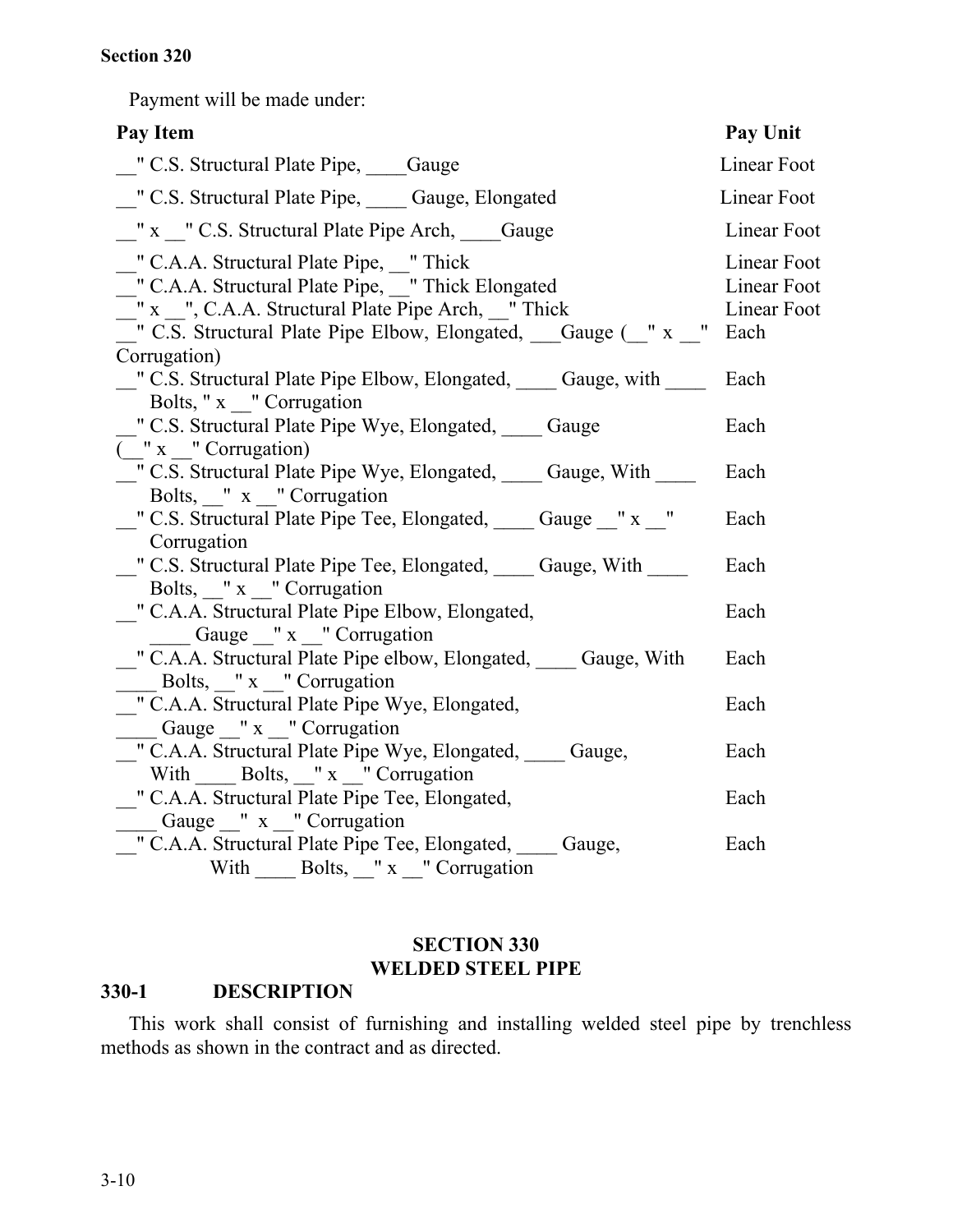## **330-2 MATERIALS**

| Refer to Division 10: |                |
|-----------------------|----------------|
| <b>Item</b>           | <b>Section</b> |
| Welded Steel Pipe     | $1032 - 8$     |

Suppliers that provide metal pipe culverts, fittings, and all other accessories covered by this section shall meet the requirements of the Department's Brand Certification program for metal pipe culverts and be listed on the Department's pre-approved list for suppliers of metal pipe culvert.

### **330-3 PIPE INSTALLATION**

Install the pipe by trenchless construction, true to line and grade and in a manner such that settlement does not occur. Fill all voids around the pipe. Installations that become damaged or have to be abandoned will be replaced by the Contractor at no cost to the Department as directed by the Engineer.

Conduct a pre-construction meeting in the presence of the Engineer at least 48 hours prior to the beginning of the pipe installation. The meeting shall consist of but not limited to:

- (A) reviewing all installation methods to install the pipe true to the line and grade given,
- (B) methods to insure there is no settlement of the pipe or of the completed roadway section,
- (C) methods for filling any potential voids around the pipe.

#### **330-4 MEASUREMENT AND PAYMENT**

*\_\_\_ " Welded Steel Pipe In Soil* will be measured and paid for as the actual number of linear feet of pipe measured along the flow line to the nearest foot, which has been installed in soil.

*\_\_\_ " Welded Steel Pipe Not In Soil* will be measured and paid for as the actual number of linear feet of pipe measured along the flow line to the nearest foot which has been installed in non-soil, as observed and confirmed by the Engineer. Non-soil is defined as all material other than soil. The Contractor shall request and obtain the Engineer's observation and confirmation of the limits of the installation not in soil prior to and during the installation of the pipe or portion of the pipe not in soil.

Failure of the Contractor to request and obtain the Engineer's observation and confirmation of the limits of the pipe not in soil prior to and during the installation will result in the payment at the unit price for *Inch Welded Steel Pipe In Soil.* 

Such payment will include, but is not limited to furnishing all labor, tools, equipment, materials and incidentals, miscellaneous grading or excavation necessary to complete the work.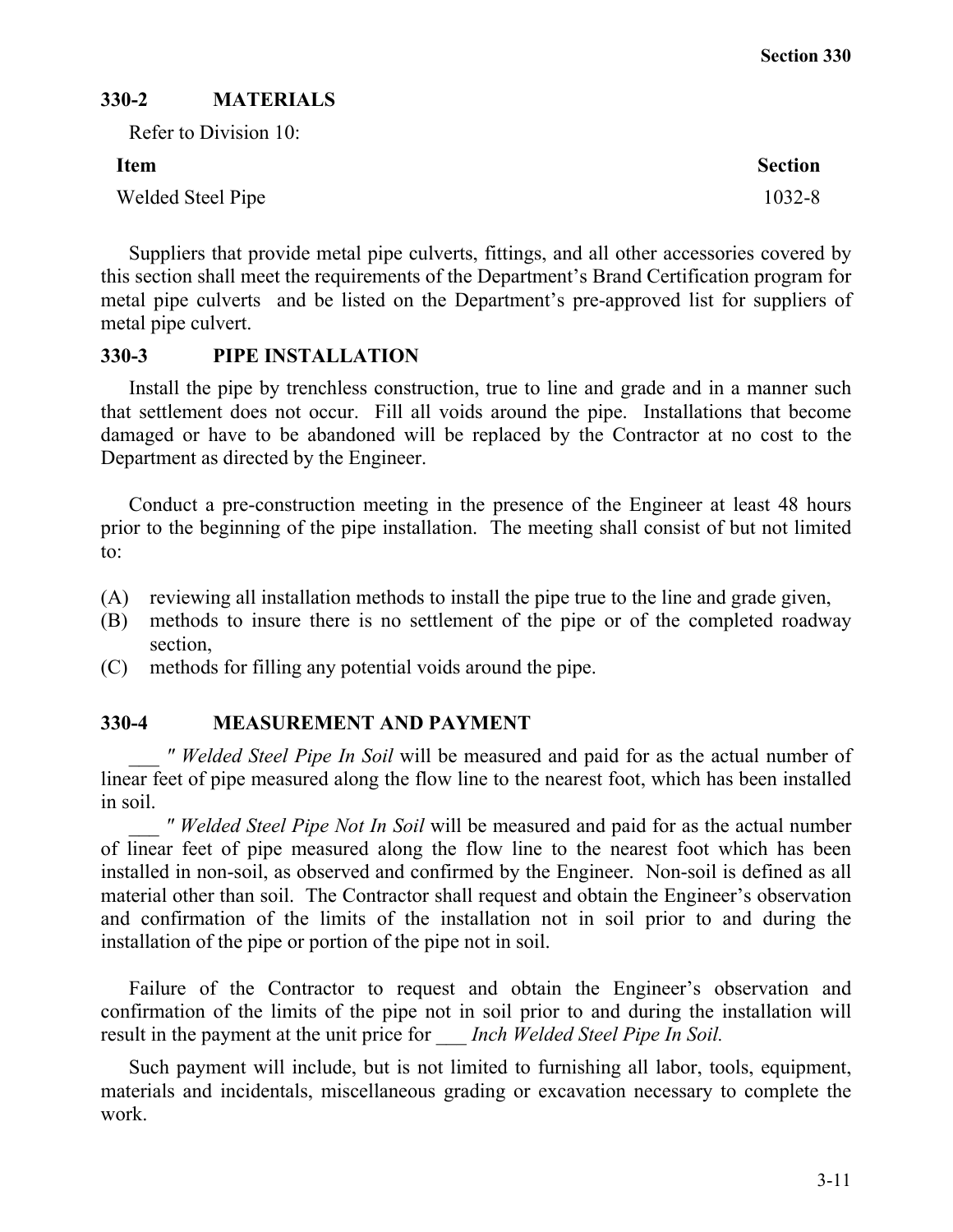Payment will be made under:

**Pay Item Pay Unit** \_\_"Welded Steel Pipe in Soil Linear Foot \_\_"Welded Steel Pipe Not in Soil Linear Foot

## **SECTION 340 PIPE REMOVAL**

#### **340-1 DESCRIPTION**

Remove and dispose of all existing roadway drainage pipe, including flared end sections, where the removal of the existing pipes is required by the plans or as directed. Unless otherwise indicated on the plans, this work does not include the removal and disposal of any existing public or private water or sewage pipe or subsurface and shoulder drain pipe.

The Contractor has the option of leaving pipes in place and filling with flowable fill.

### **340-2 MATERIALS**

If used, flowable fill shall meet the following requirements of Division 10:

| <b>Item</b>                                                                                                                 | <b>Section</b> |
|-----------------------------------------------------------------------------------------------------------------------------|----------------|
| Fine Aggregate ((Bottom ash, although not included in Article 1014-1,<br>may also be used with permission of the Engineer.) | 1014-1         |
| <b>Portland Cement</b>                                                                                                      | $1024 - 1$     |
| <b>Type IP Blended Cement</b>                                                                                               | $1024 - 1$     |
| Fly Ash                                                                                                                     | $*1024-5$      |
| *Certain requirements of this article and ASTM C618 may be waived                                                           |                |
| with the permission of the Engineer.                                                                                        |                |
| <b>Type 1S Blended Cement</b>                                                                                               | $1024 - 1$     |
| Water                                                                                                                       | 1024-4         |
| <b>Chemical Admixtures</b>                                                                                                  | **1024-3       |

\*\*High-air generators or foaming agents may be used in lieu of conventional concrete airentraining agents with the permission of the Engineer.

Submit the proposed mix design(s) on M  $&$  T Form 312 at least 35 days prior to use. Have a testing laboratory that has been approved by the Department determine mix proportions based on laboratory trial batches meeting the following requirements:

|                                       | <b>Excavatable</b>        | <b>Non-Excavatable</b>       |
|---------------------------------------|---------------------------|------------------------------|
| Compressive Strength                  | 150 psi $(max.)@$ 56 days | 125 psi (min.) $(a)$ 28 days |
| Approximate quantities per cubic yard |                           |                              |
| Cement                                | $40-100$ lbs.             | $100 - 150$ lbs.             |
| Fly Ash                               | ***                       | ***                          |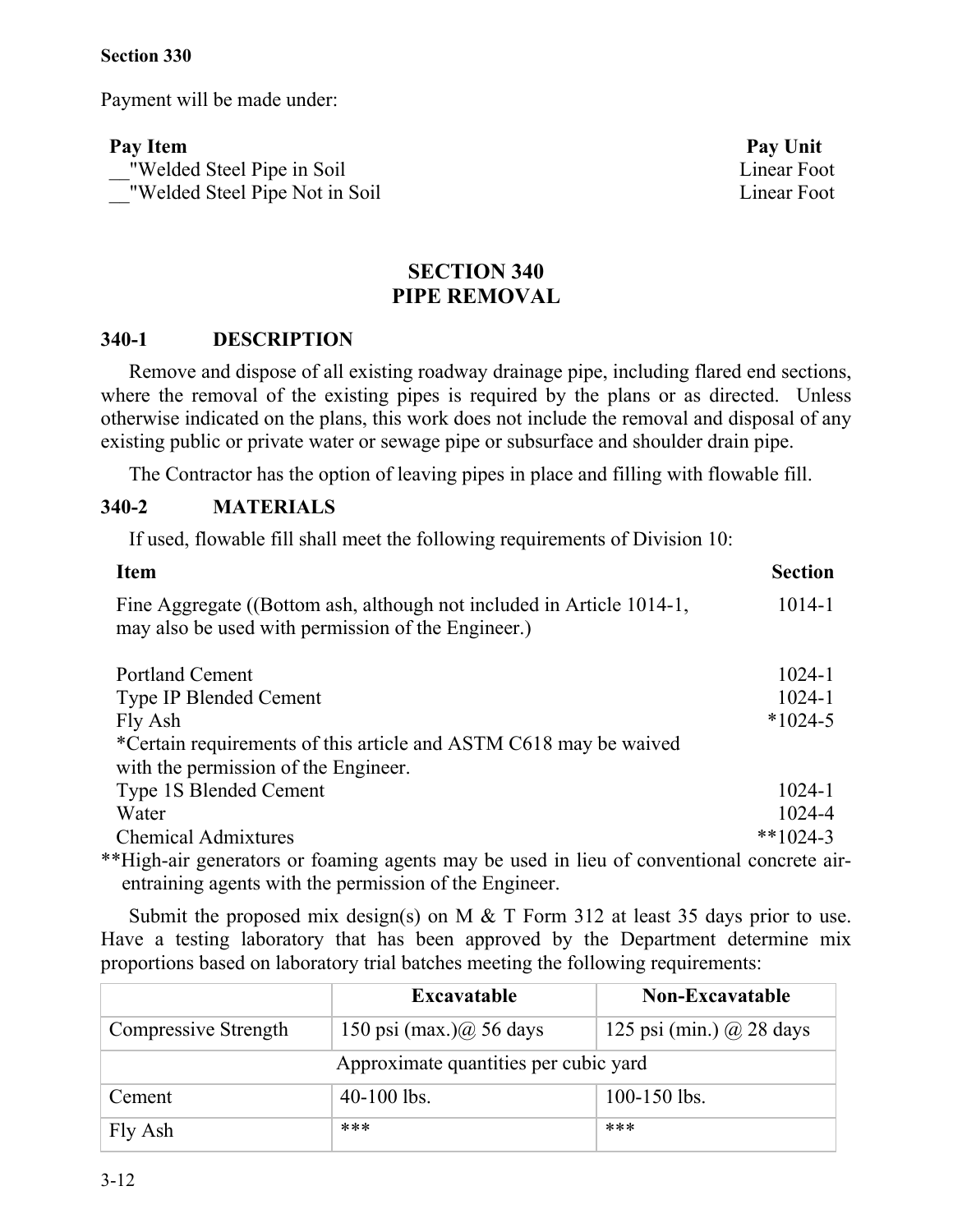| Fine Aggregate (SSD)                                                           | ***          | ***          |
|--------------------------------------------------------------------------------|--------------|--------------|
| Water (approximate)                                                            | As Necessary | As Necessary |
| Air                                                                            | $0 - 35\%$   | $0 - 35\%$   |
| *** Add amounts singly or in combination to make the mix yield one cubic yard. |              |              |

To achieve desired placement consistency, flowability may be adjusted by varying the water content, with appropriate quantitative changes in other materials. Less flowable mixes are desirable when it is necessary to put traffic back on a roadway quickly or when less buoyant fill is needed to backfill pipes that could float out of position. Mixes to be

pumped will need fly ash.

State on Form 312 the intended use of the material. Accompany Form 312 with a listing of compressive strength of at least three 4" x 8" cylinders at the age of 28 or 56 days, depending on whether the mix is to be excavated or not. Air cure the cylinders during the entire period before testing. The Engineer will advise the Contractor in writing of the acceptability of the mix design.

### **340-3 CONSTRUCTION METHODS**

Remove existing pipe when so designated on the plans or as directed.

When an existing pipe is encountered that is not shown on the plans, do not remove until the Engineer is notified of its presence and has directed its removal.

Where traffic is to be maintained, remove pipe in sections so that half the width of the roadway will be available to traffic.

Remove existing pipe in such a manner that any nearby facilities will not be damaged.

Backfill the area disturbed by the removal of an existing pipe in accordance with the sections of these Specifications applicable to the adjacent construction.

Salvaged pipe is the property of the Contractor unless otherwise indicated by the contract.

Discharge flowable fill material directly from the truck into the space to be filled, or by other approved methods. The mix may be placed full depth or in lifts as site conditions warrant.

## **340-4 MEASUREMENT AND PAYMENT**

*Pipe Removal* will be measured and paid for as the actual number of linear feet of pipe and flared end sections, measured to the nearest 0.1 foot that has been removed in accordance with this section. No measurement and payment will be made for pipe removal when a new pipe is placed back in the same trench.

*Flowable Backfill* will be measured and paid for as the item for which it was substituted. In no case will payment for the use of flowable fill as a substitute be made for more than one deleted item of work.

Any additional backfill material that is necessary will be paid for at the contract unit price for Unclassified Excavation in accordance with the requirements of Article 225-7, or